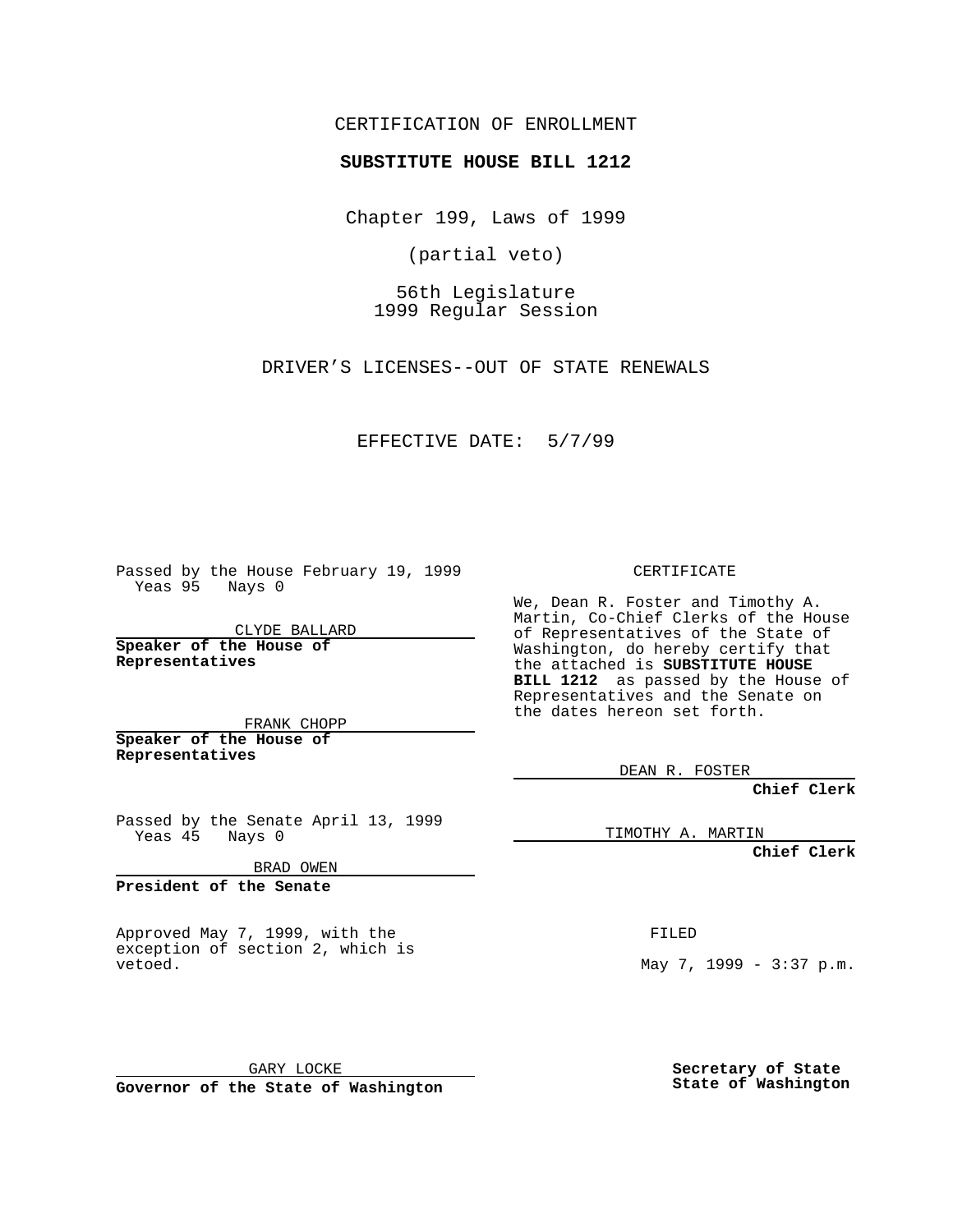## **SUBSTITUTE HOUSE BILL 1212** \_\_\_\_\_\_\_\_\_\_\_\_\_\_\_\_\_\_\_\_\_\_\_\_\_\_\_\_\_\_\_\_\_\_\_\_\_\_\_\_\_\_\_\_\_\_\_

\_\_\_\_\_\_\_\_\_\_\_\_\_\_\_\_\_\_\_\_\_\_\_\_\_\_\_\_\_\_\_\_\_\_\_\_\_\_\_\_\_\_\_\_\_\_\_

Passed Legislature - 1999 Regular Session

## **State of Washington 56th Legislature 1999 Regular Session**

**By** House Committee on Transportation (originally sponsored by Representatives Eickmeyer, Clements, Mielke, Benson, Veloria, Haigh, O'Brien, Doumit, Murray, Anderson, Conway, Constantine, Fisher, Hatfield, Dunshee, H. Sommers and Kenney)

Read first time 01/28/1999.

 AN ACT Relating to the extension of the validity of a driver's license that expires while the driver is outside the state or where the driver is a spouse or dependent child of a member of the armed forces; amending RCW 46.20.027, 46.20.116, and 46.20.120; creating a new section; and declaring an emergency.

6 BE IT ENACTED BY THE LEGISLATURE OF THE STATE OF WASHINGTON:

7 **Sec. 1.** RCW 46.20.027 and 1967 c 129 s 1 are each amended to read 8 as follows:

 A Washington state motor vehicle driver's license issued to any person serving in the armed forces of the United States, if valid and in force and effect while such person is serving in the armed forces, shall remain in full force and effect so long as such service continues unless the same is sooner suspended, canceled, or revoked for cause as provided by law and for not to exceed ninety days following the date on which the holder of such driver's license is honorably separated from service in the armed forces of the United States. A Washington state 17 driver's license issued to the spouse or dependent child of such 18 service member likewise remains in full force and effect if the person is residing with the service member.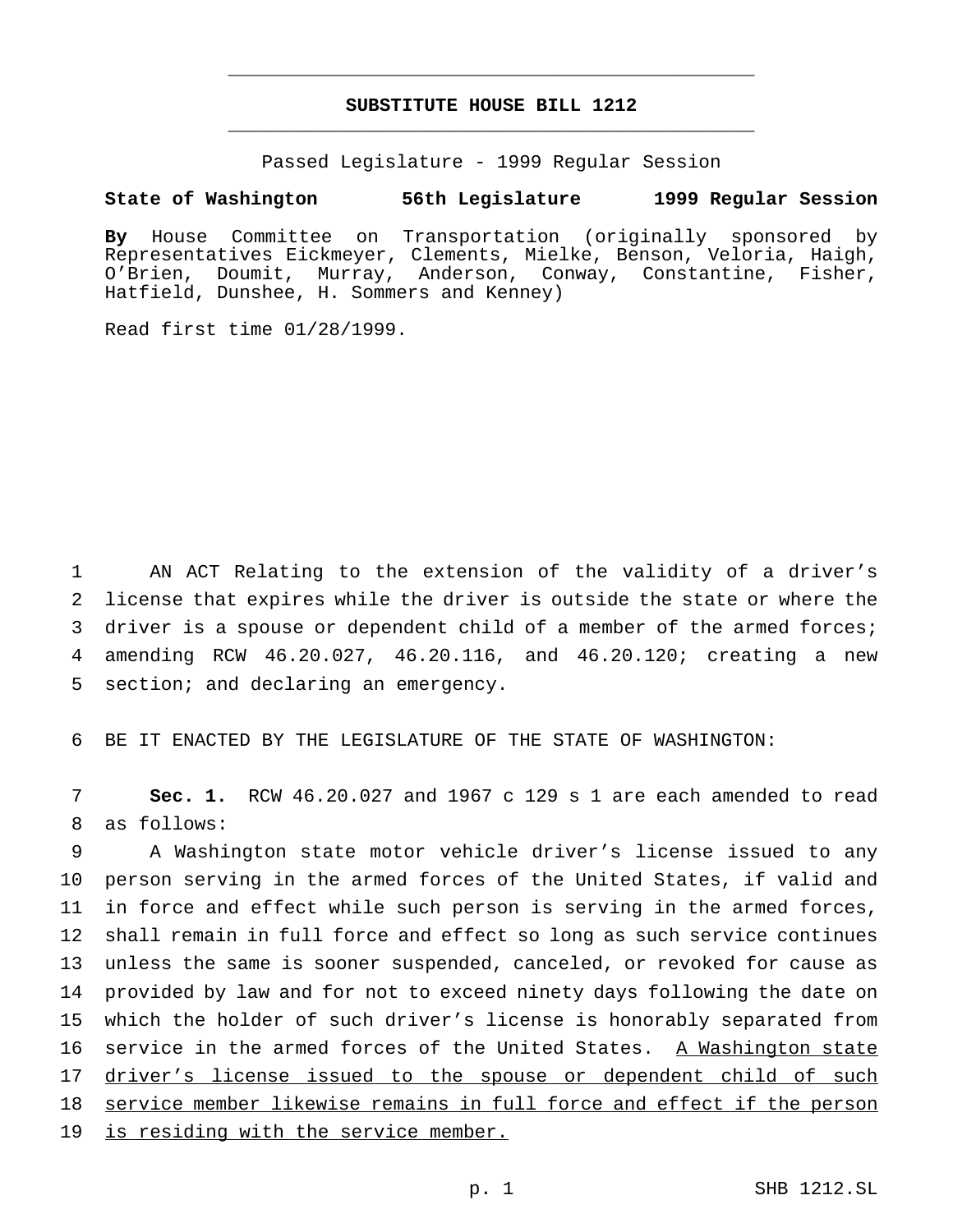1 \*Sec. 2. RCW 46.20.116 and <sup>1993</sup> <sup>c</sup> <sup>452</sup> <sup>s</sup> <sup>2</sup> are each amended to read 2 as follows:

3 The department shall plainly label each license "not valid for 4 identification purposes" where:

 $\frac{(1)}{1}$  The applicant is unable to prove his or her identity as 6 provided in RCW 46.20.035; or

7 (2) The applicant is renewing his or her license by mail under RCW 8 46.20.120 and the department does not have a digital (reproducible) 9 photograph on file.

10 **\*Sec. 2 was vetoed. See message at end of chapter.**

11 **Sec. 3.** RCW 46.20.120 and 1990 c 9 s 1 are each amended to read as 12 follows:

13 ((No new driver's license may be issued and no previously issued 14 <del>license may be renewed until the applicant therefor has successfully</del> 15 passed)) An applicant for a new or renewed driver's license must 16 successfully pass a driver licensing examination to qualify for a 17 driver's license. The department shall give examinations at places and 18 times reasonably available to the people of this state.  $((\text{However},))$ 19 (1) **Waiver**. The department may waive:

20 (a) All or any part of the examination of any person applying for 21 the renewal of a driver's license ((except when)) unless the department 22 determines that  $((an))$  the applicant  $((for a driver's license))$  is not 23 qualified to hold a driver's license under this title( $\overline{(- -$  The 24 department may also waive) ) i or

25 (b) The actual demonstration of the ability to operate a motor 26 vehicle ((by a person who)) if the applicant:

27 (i) Surrenders a valid driver's license issued by the person's 28 previous home state; and  $((who))$ 

29  $(iii)$  Is otherwise qualified to be licensed. ((For a new license)) 30 (2) **Fee**. Each applicant for a new license must pay an examination

31 ( $(a)$ ) fee of seven dollars ((shall be paid by each applicant,)).

32 (a) The examination fee is in addition to the fee charged for 33 issuance of the license.

34 ( $(\overline{+A})$ ) (b) "New license (( $\overline{+s}$  one))" means a license issued to a 35 driver:

36 (i) Who has not been previously licensed in this state<u>;</u> or ((to a 37 driver))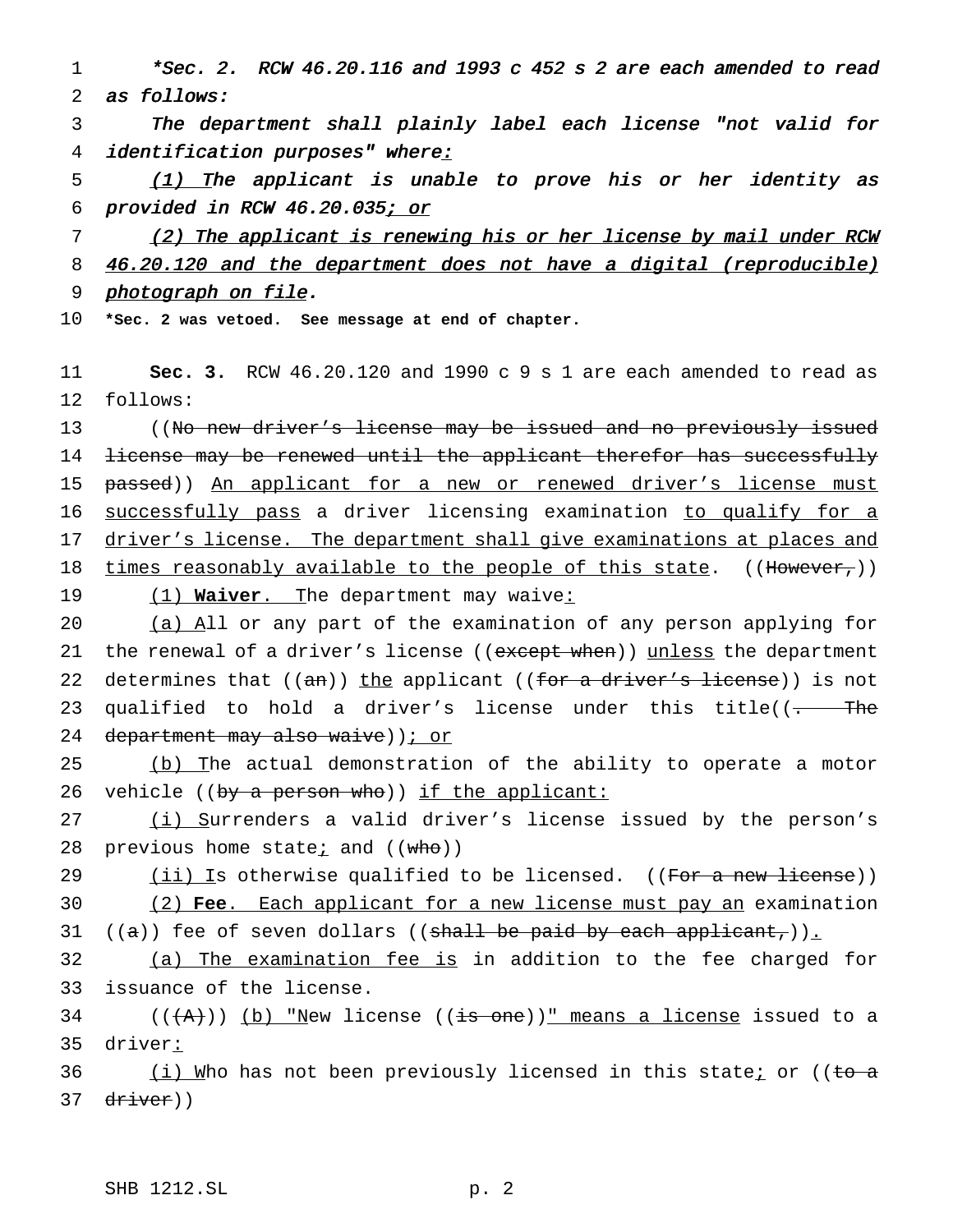1 (ii) Whose last previous Washington license has been expired for 2 more than four years.

 ((Any person renewing his or her driver's license more than sixty 4 days after the license has expired shall pay a penalty fee of ten dollars in addition to the renewal fee under RCW 46.20.181. The penalty fee shall be deposited in the highway safety fund.

7 Any person who is outside the state at the time his or her driver's 8 <del>license expires or who is unable to renew the license due to any</del> 9 incapacity may renew the license within sixty days after returning to 10 this state or within sixty days after the termination of any such 11 incapacity without the payment of the penalty fee.

12 The department shall provide for giving examinations at places and 13 times reasonably available to the people of this state.))

14 (3) A person whose license expired or will expire on or after 15 January 1, 1998, while he or she was or is living outside the state  $16$  may:

17 (a) Apply to the department to extend the validity of his or her 18 license for no more than twelve months. If the person establishes to 19 the department's satisfaction that he or she is unable to return to 20 Washington before the date his or her license expires, the department 21 shall extend the person's license. The department may grant 22 consecutive extensions, but in no event may the cumulative total of 23 extensions exceed twelve months. An extension granted under this 24 section does not change the expiration date of the license for purposes 25 of RCW 46.20.181. The department shall charge a fee of five dollars 26 for each license extension;

 (b) Apply to the department to renew his or her license by mail. If the person establishes to the department's satisfaction that he or 29 she is unable to return to Washington within twelve months of the date that his or her license expires, the department shall renew the person's license by mail. If a person qualifies for a mail-in renewal he or she is not required to pass an examination nor provide an updated 33 photograph. He or she must, however, pay the fee required by RCW 46.20.181 plus an additional five-dollar mail-in renewal fee. A license renewed by mail that does not include a photograph of the licensee must be labeled "not valid for identification purposes."

37 (4) If a person's driver's license is extended or renewed under 38 subsection (3) of this section while he or she is outside the state, he 39 or she must submit to the examination required under this section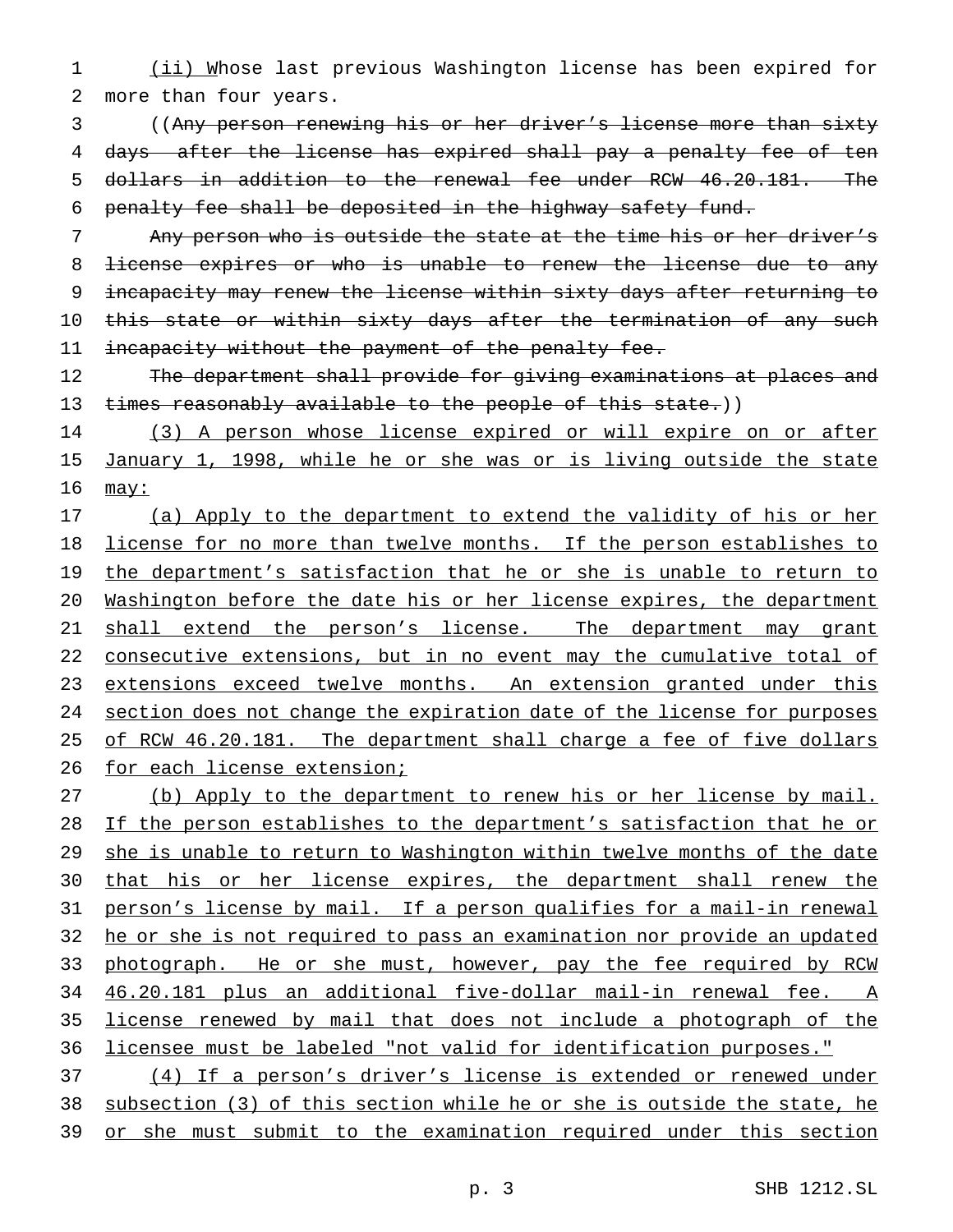within sixty days of returning to this state. The department will not

assess a penalty or examination fee for the examination.

 NEW SECTION. **Sec. 4.** (1) If the driver's license of a spouse or dependent of a member of the armed forces expired between January 1, 1998, and the effective date of this act and the department did not renew that person's license, the department shall:

 (a) Renew that person's license if otherwise allowable under this chapter;

 (b) Renew the license for an additional four-year term as otherwise provided under RCW 46.20.181; and

(c) Waive the late renewal fee authorized under RCW 46.20.120.

 (2) The department shall waive the late renewal fee authorized under RCW 46.20.120 for drivers who qualify for license renewal or extension under RCW 46.20.120(3) if the driver's license expired before the effective date of this act.

 NEW SECTION. **Sec. 5.** This act is necessary for the immediate preservation of the public peace, health, or safety, or support of the state government and its existing public institutions, and takes effect immediately.

> Passed the House February 19, 1999. Passed the Senate April 13, 1999. Approved by the Governor May 7, 1999, with the exception of certain items that were vetoed. Filed in Office of Secretary of State May 7, 1999.

Note: Governor's explanation of partial veto is as follows:

 "I am returning herewith, without my approval as to section 2, Substitute House Bill No. 1212 entitled:

4 TAN ACT Relating to the extension of the validity of a driver's<br>5 Iicense that expires while the driver is outside the state or where license that expires while the driver is outside the state or where 6 the driver is a spouse or dependent child of a member of the armed<br>7 forces;" forces;"

 Section 2 of Substitute House Bill No. 1212 would require that driver's licenses that are renewed by mail be labeled "not valid for identification purposes". However, Substitute House Bill No. 1294, which I signed on March 30, 1999, repealed the statute amended by section 2. Accordingly, section 2 is superfluous. Without this veto, the Code Reviser would be required to annotate RCW 46.20.116 indicating 14 that the legislature both repealed and amended the same statute during<br>15 its 1999 session. The legislature's intent would be unclear. its 1999 session. The legislature's intent would be unclear.

 The concept of labeling driver's licenses as not valid for identification purposes when the Department of Licensing cannot take a